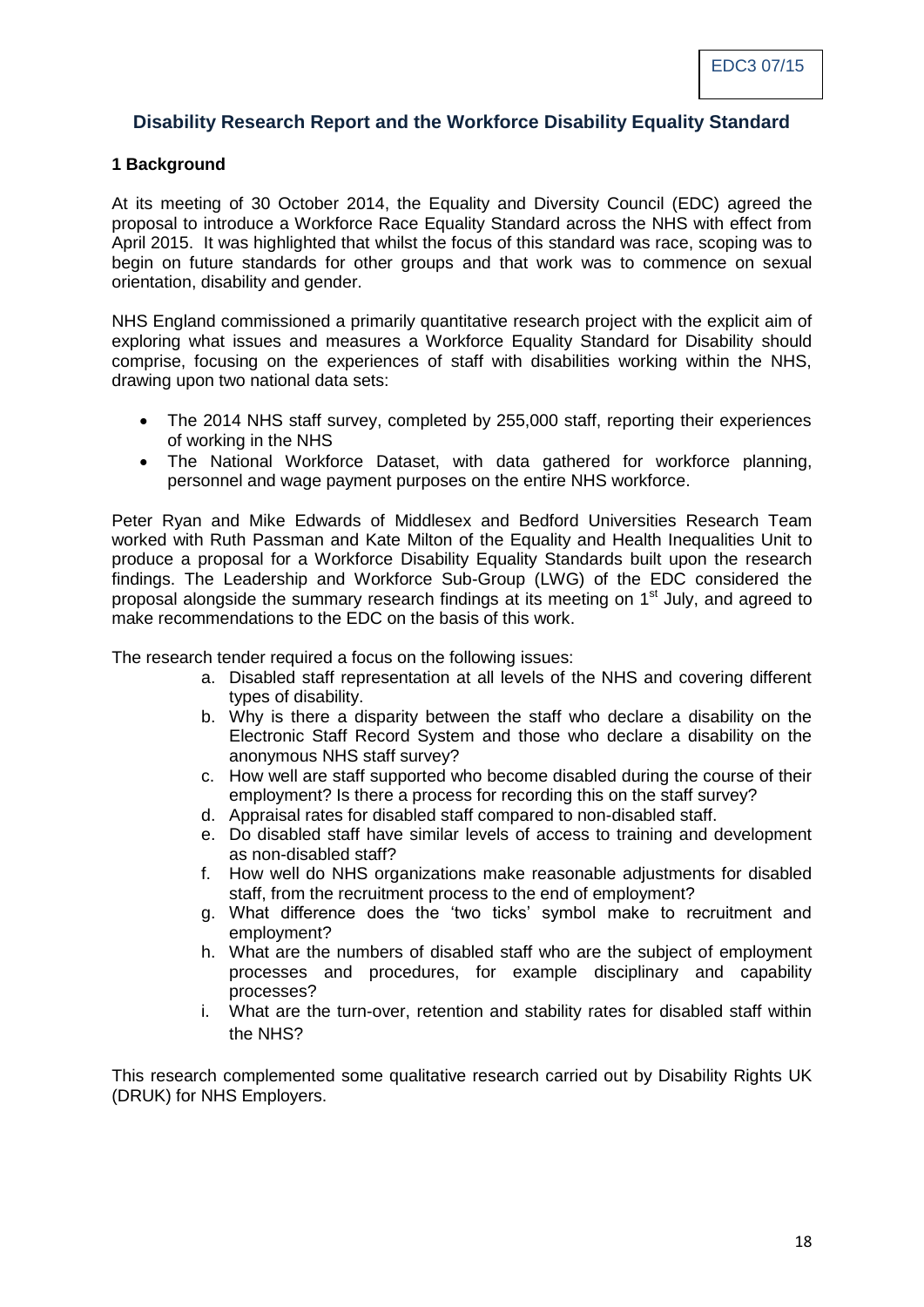## **2 Key findings**

## *Disabled staff representation at all levels of the NHS and covering different types of disability*

Levels of reported disability are around 17% in the NHS Staff survey, and around 3% in the ESR. Neither data set allows for more specific analysis between different types or degrees of disability

The most likely reasons for this disparity between reported levels of disability are:

- 1. Differences in definition of disability used in the two data sets
- 2. Differing conditions for self-disclosure (NHS staff survey is anonymous)
- 3. Time of disclosure (ESR reports disability at the time of staff appointment, and is not reliably updated)

## *Differences in quality of support between staff with and without disabilities*

There was not a specific survey question that addressed this issue, but it was possible to identify a number of questions that the report argues can be taken as acting as 'indicators': *What are the levels of bullying and harassment?; How far do staff feel 'Pressure to work when feeling unwell'?; How do staff perceive opportunities for career progression?*

Relative to non-disabled staff, disabled staff felt more bullied, in particular from their managers (12 percentage points more); more pressure to work when feeling unwell (11 percentage points more); and more disadvantaged with respect to career progression (8 points difference)

The report concludes that, relative to non-disabled staff, staff with disabilities rates themselves as substantially less well supported.

## *Appraisal rates*

Rates of appraisal between staff with and without disabilities were broadly comparable. However there were substantial differences in how the value of appraisal was rated. Staff with disabilities are less satisfied with the effects of their appraisal. 7 percentage point fewer felt that appraisals improved their performance. Moreover, 9 percentage point fewer felt valued by their organisation for their work.

#### *Experience of training*

The NHS Staff survey indicates that most staff had mandatory training within the last 12 months and only 5 - 25% staff received no training in each specified topic. There is very little disparity between disabled and non-disabled staff in the proportion not receiving training in any of the topics, or in their satisfaction with the training.

Rates of participation in non-mandatory training are 5 percentage points fewer than nondisabled staff.

#### *Reasonable adjustments*

The NHS Staff survey asks if 'employer has made adequate adjustment(s) to enable you to carry on your work'. 40% respond 'Yes', 14% 'No' and 46% 'No adjustment required'. The proportion responding 'No' varies substantially depending on the Trust involved, from a low of 0% to a high of 41%. The proportion also varies by ethnicity, with white British staff with disabilities expressing the lowest rate of dissatisfaction with the adjustments their employer made, while all other ethnic categories have consistently higher rates. The relatively small groups of Bangladeshi and 'Other black background' staff have the highest rates of dissatisfaction.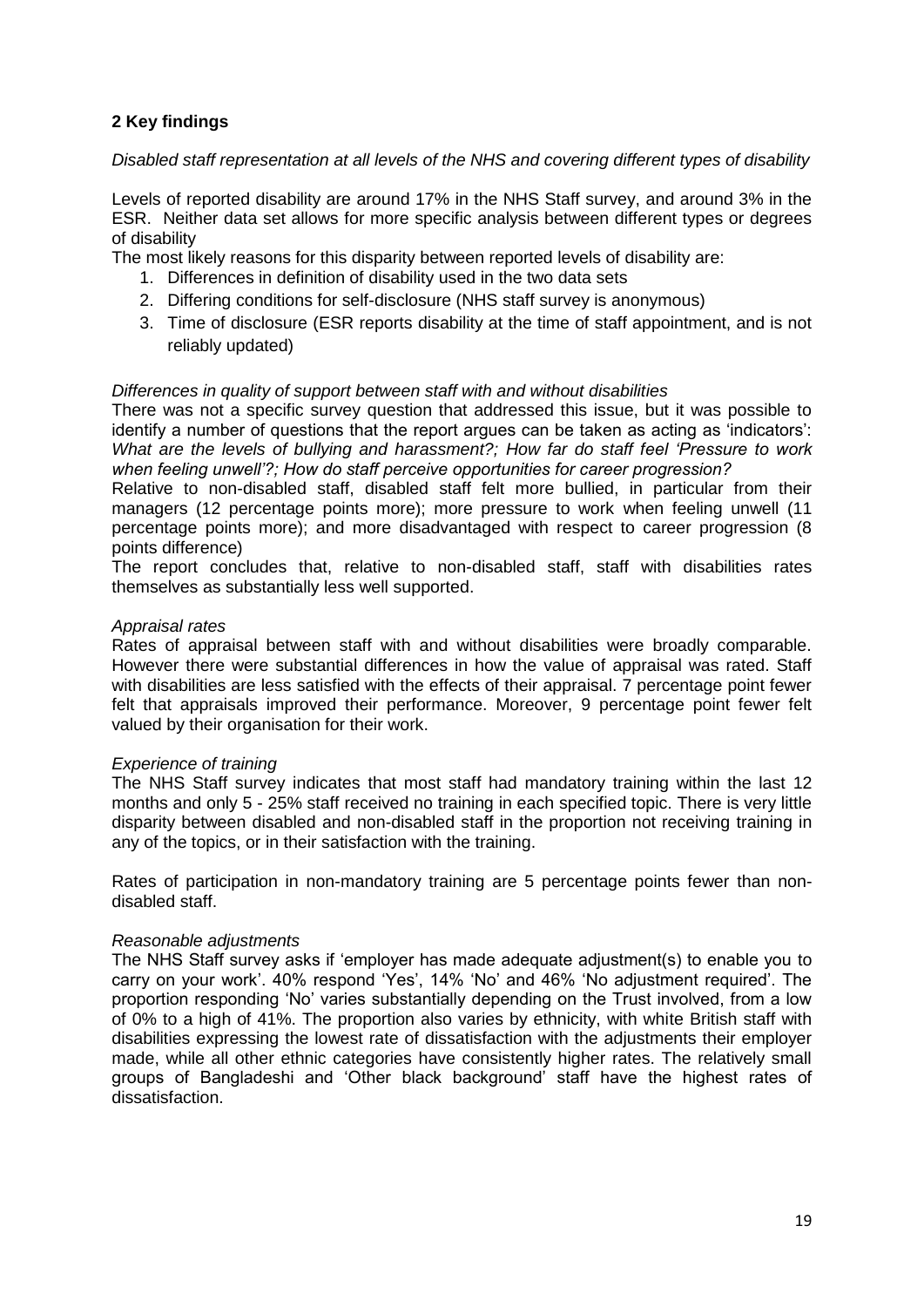#### *Job Satisfaction*

Staff with disabilities rate themselves as more dissatisfied with the recognition, support, responsibility and opportunities they have in their jobs, even though there is no difference in the satisfaction they report in the quality of care they give to patients. Staff with disabilities felt less recognised for their good work undertaken (8 percentage points fewer); they felt less supported by their immediate managers (5 percentage points fewer); they felt less supported by their work colleagues (3 percentage points fewer); they were more dissatisfied with the levels of responsibility they had been given (4 percentage points fewer); they felt they had less opportunity to use their skills (5 percentage points fewer); and finally, they were substantially less satisfied with their level of remuneration, and with being valued by their organisation for the contribution they were making (both 9 percentage points fewer).

## **3 Literature Review**

As part of their research, Middlesex and Bedford Universities conducted a comprehensive literature review of previous research into a similar field. There were a number of findings which will have a bearing on how the results of this work are taken forward. These are:

## *Ableism*

The emergence of the theory of 'Ableism' is a form of prejudice that indicates a preferential treatment that devalues and differentiates disability through the valuing of able-bodiedness which is seen as the norm (Ho, 2008). A critical feature of ableism is the belief that impairment or disability is inherently negative or a deficit position in need of action which seeks to minimise its effects but which shapes the identity of the disabled people. This concept is useful in interrogating equality practice so as to negotiate how the integration and engagement of Disabled people might be achieved and to identify opportunities to develop learning relationships between disabled individuals and their organisations. This also implies placing a positive value on the experience of disability as providing a unique perspective on the needs and priorities of the NHS client population, and ensuring that this is built in to the working culture of the NHS at every level.

## *Co-Production*

Public services such as the NHS face an unprecedented set of challenges, increasing demand, rising expectations and reduced budgets which cannot be confronted through policy and reform alone but require radical innovation through co-production (SCIE, 2013). Co-production in Disability employment – making changes based on the experiences of Disabled professionals and employees and developing an equal partnership to develop a more positive environment through the co- design and co-delivery of change, training, service redesign and support, can break this cycle of disadvantage in employment and make their contribution more cost-effective and sustainable in the longer term.

The literature that grapples with a co-productive approach emphasises that a systems approach is essential to having a stronger impact on the delivery of quality services to end users in the NHS and its partners (Leatherman and Sutherland, 2007: Boyle and Harris, 2009; Hafford-Letchfield et al, 2014). In broader terms, maximising and supporting employment for Disabled people provides a route to social inclusion (Gosling and Cotterill, 2000; Hirst et al, 2004; Pearson et al, 2013) given the wealth of evidence about the economic, social, psychological benefits and the strong value attached to work by Disabled people (Adams and Oldfield, 2011) not to mention the social capital generated (Schuller and Watson, 2009).

This concept will resonate with staff-side colleagues. There is also significant resonance with the NHS Five Year Forward View which advocates maximising opportunities for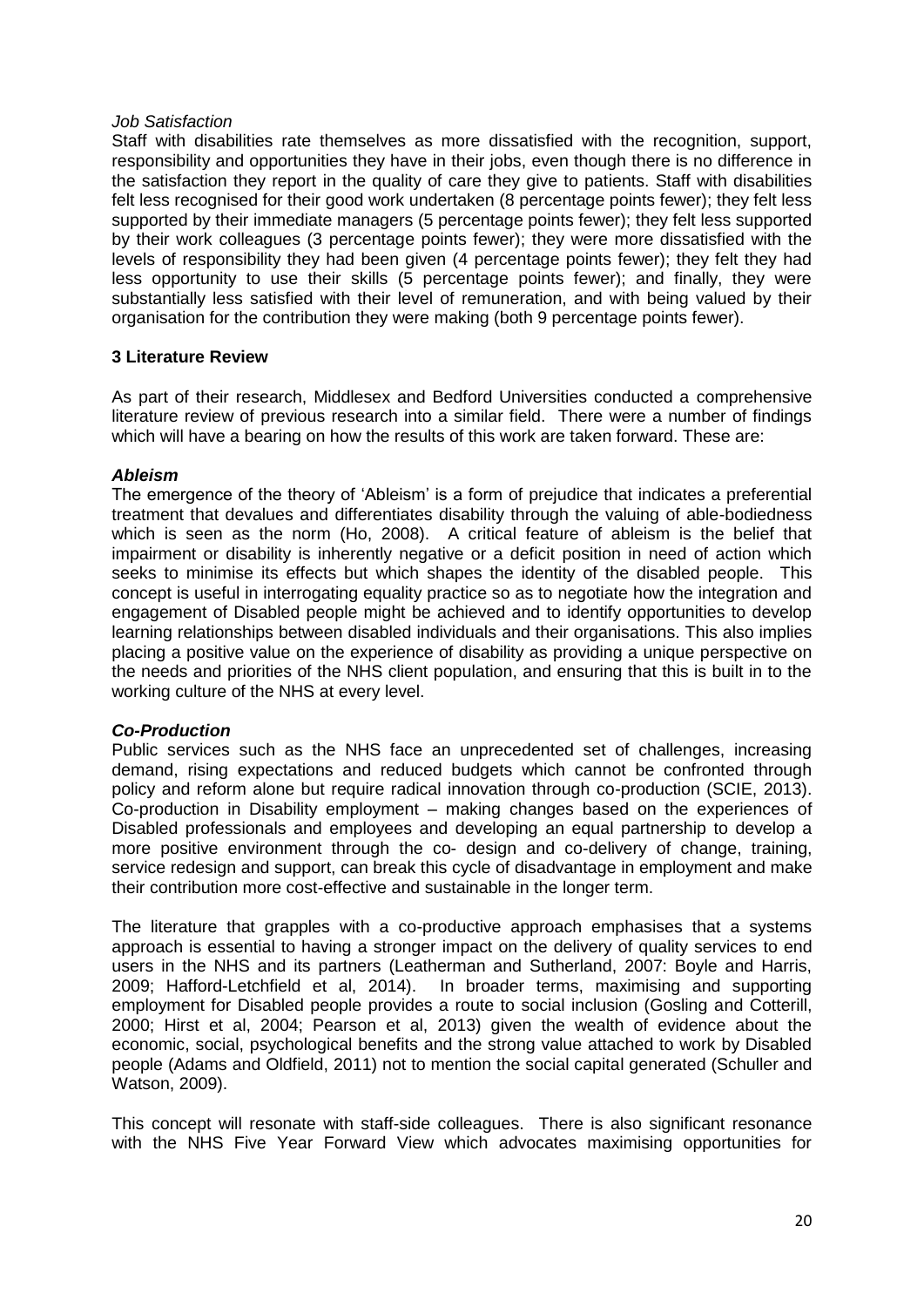employment within the NHS as a route for social inclusion and to help reduce health inequalities.

A full copy of the report including all findings from the literature review is available to LWG members upon request.

## **4 Research Outputs and Next Steps**

The research team has worked with NHS England Equality and Health Inequalities (E&HI) Unit to draft and define a set of metrics for the Workforce Disability Equality Standard to discuss to present to the EDC at its meeting of 28 July 2015, following its submission to the Leadership and Workforce Group (LWG). These draft metrics are attached as Annex 1.

The research team has also made a number of qualitative recommendations on the basis of their findings. These are detailed below.

| <b>Issue</b>                                                        | <b>Evidence (NHS Staff</b><br>Survey/ESR)                                                                                                                                                                                                                                                                                                                                                                                                                                                                                                                                                                                                                                                  | <b>Recommendation</b>                                                                                                                                                                                                                                                                                                                                                                                                                                                                                                                                                                                                                                                                                                                                                                                                                       |
|---------------------------------------------------------------------|--------------------------------------------------------------------------------------------------------------------------------------------------------------------------------------------------------------------------------------------------------------------------------------------------------------------------------------------------------------------------------------------------------------------------------------------------------------------------------------------------------------------------------------------------------------------------------------------------------------------------------------------------------------------------------------------|---------------------------------------------------------------------------------------------------------------------------------------------------------------------------------------------------------------------------------------------------------------------------------------------------------------------------------------------------------------------------------------------------------------------------------------------------------------------------------------------------------------------------------------------------------------------------------------------------------------------------------------------------------------------------------------------------------------------------------------------------------------------------------------------------------------------------------------------|
| Disabled staff<br>representation<br>at all levels of<br>the NHS and | Levels of disability were<br>around 17% in the NHS<br>Staff survey, and around<br>3% in the ESR                                                                                                                                                                                                                                                                                                                                                                                                                                                                                                                                                                                            | Develop an explicit, values-based, proactive<br>rights- and strengths-based approach to<br>disability in the work place.                                                                                                                                                                                                                                                                                                                                                                                                                                                                                                                                                                                                                                                                                                                    |
| covering<br>different types of<br>disability                        | There is an 11 percentage<br>point difference in the<br>proportion of staff with<br>disabilities who feel under<br>pressure from their<br>manager to attend when<br>feeling not well enough to<br>perform their duties,<br>compared to those<br>without disability. More<br>disabled staff felt (8 points<br>difference; Q22) unfairly<br>treated with respect to<br>opportunities for career<br>progression. This<br>perception of being<br>disadvantaged was<br>especially pronounced<br>amongst BME staff that<br>were disabled (13 points<br>difference).<br>Disabled staff were<br>substantially less satisfied<br>with their level of<br>remuneration (9<br>percentage points lower) | Use the legal framework of the Equality Act<br>2010 to underpin strategies and ensure that<br>leaders, managers, staff, patients and carers<br>understand their obligations and implications<br>under the Act (especially with regard to<br>'reasonable adjustments', bullying and<br>harassment, discrimination, and the concerns<br>expressed by disabled staff with respect to<br>levels of pay for equivalent work).<br>The LWG and the E&HI Unit to establish<br>jointly with NHS Employers a series of joint<br>action learning sets exploring with disabled<br>people and their organisations the<br>development of an inclusive culture where<br>staff feels supported and safe to disclose<br>disability, focusing on the implementation of<br>jointly agreed key issues arising from the<br>DRUK and NHS England research report. |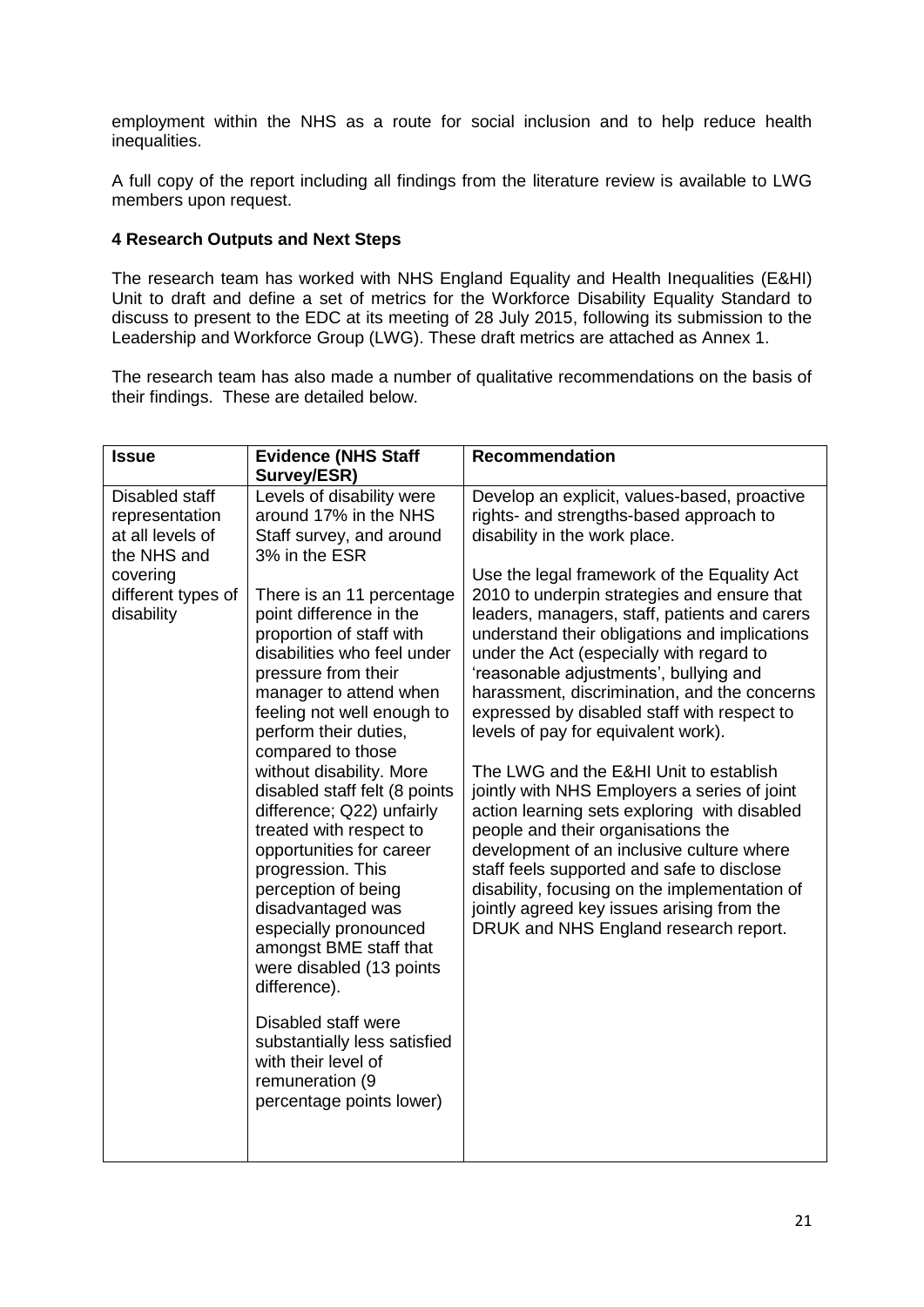| <b>Issue</b>                                                                                                                 | <b>Evidence (NHS Staff</b><br>Survey/ESR)                                                                                                                                                                                                                                                                                                                                                                                                                                                            | <b>Recommendation</b>                                                                                                                                                                                                                                                                                                                                                                                                                                                                                                                                                                                                                                                                                                                                    |
|------------------------------------------------------------------------------------------------------------------------------|------------------------------------------------------------------------------------------------------------------------------------------------------------------------------------------------------------------------------------------------------------------------------------------------------------------------------------------------------------------------------------------------------------------------------------------------------------------------------------------------------|----------------------------------------------------------------------------------------------------------------------------------------------------------------------------------------------------------------------------------------------------------------------------------------------------------------------------------------------------------------------------------------------------------------------------------------------------------------------------------------------------------------------------------------------------------------------------------------------------------------------------------------------------------------------------------------------------------------------------------------------------------|
| <b>Different</b><br>categories of<br>reported<br>disability                                                                  | Neither the ESR or the<br><b>NHS Staff survey</b><br>distinguish between<br>different types or category<br>of disability                                                                                                                                                                                                                                                                                                                                                                             | Work with the EDC Data Sub-Group to revise<br>and refine NHS Staff survey and ESR data<br>collection process to include the broad variety<br>and categories of disability                                                                                                                                                                                                                                                                                                                                                                                                                                                                                                                                                                                |
| Issues of<br>Disclosure:<br><b>Disparity</b><br>between ESR<br>and NHS staff<br>survey in terms<br>of reported<br>disability | Much broader and more<br>inclusive definition of<br>disability in the NHS staff<br>survey<br>NHS staff survey is<br>anonymous<br><b>ESR</b> declaration of<br>disability is at<br>appointment but not<br>updateable                                                                                                                                                                                                                                                                                  | Through consultation with the relevant<br>organisations, to unify the definitions of<br>disability used by the ESR and NHS staff<br>survey, by adopting the same standard<br>definition used by the 2010 Equality Act<br>Through further consultation with ESR<br>(Picker Institute etc) to develop ways in which<br>ESR data entry can be anonymized<br>Use national influence to develop a<br>responsive ESR system so that changes in<br>disability status can be recorded as part of<br>HR and appraisal processes.<br>Identify and respond to the implications for<br>staff who have less visible disabilities<br>(particularly with reference to mental health<br>issues) in relation to disclosure and<br>protection under the Equality Act 2010. |
| Levels of<br>bullying and<br>harassment                                                                                      | Seven percentage points<br>more bullying and<br>harassment from patients<br>and their relatives<br>Twelve percentage points<br>more bullying and<br>harassment from<br>managers, team leaders<br>or colleagues<br>Seven percentage points<br>more discrimination at<br>work from patients, their<br>families or their managers<br>or team leaders<br>Eleven percentage points<br>more feeling under<br>pressure in the last three<br>months from managers to<br>attend work whilst feeling<br>unwell | At the national level, ensure that an anti-<br>bullying and harassment programme is in<br>place which is disability-sensitive and can be<br>rolled out at local level with relevant<br>networks.<br>Develop and implement a coherent, fair<br>Disability Absence policy nationally<br>Use national influence to support the use of<br>disability sensitive mediation policies.                                                                                                                                                                                                                                                                                                                                                                           |
| Experience of<br>Appraisal                                                                                                   | Rates of appraisal broadly<br>similar                                                                                                                                                                                                                                                                                                                                                                                                                                                                | Ensure quality of disabled staff appraisals is<br>included in the Disability Equality Metrics,<br>with data taken from the staff survey, and that                                                                                                                                                                                                                                                                                                                                                                                                                                                                                                                                                                                                        |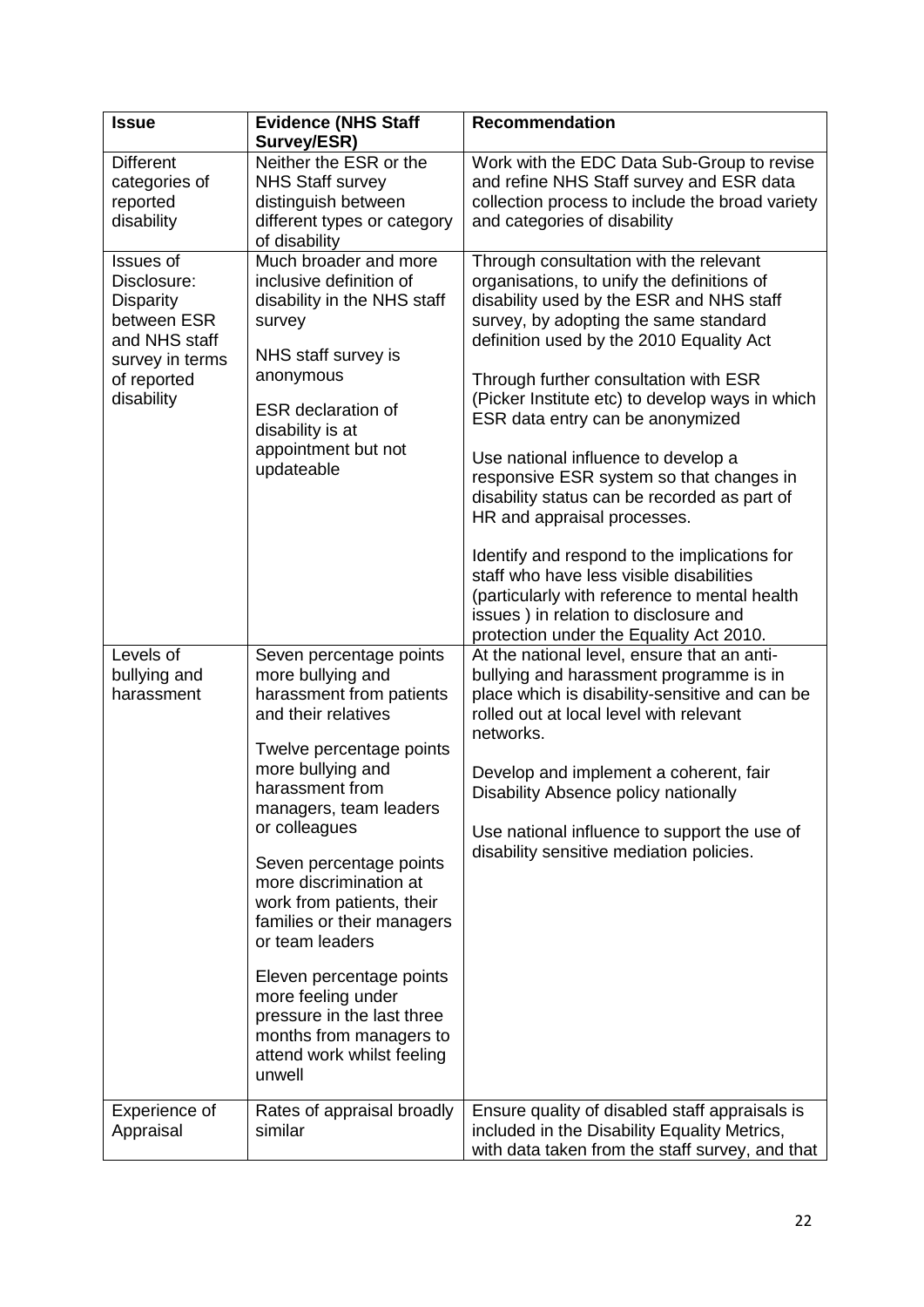| <b>Issue</b>                              | <b>Evidence (NHS Staff</b><br>Survey/ESR)                                                                                                                                            | <b>Recommendation</b>                                                                                                                                                                                                                                 |
|-------------------------------------------|--------------------------------------------------------------------------------------------------------------------------------------------------------------------------------------|-------------------------------------------------------------------------------------------------------------------------------------------------------------------------------------------------------------------------------------------------------|
|                                           | Seven percentage points<br>fewer disabled staff felt<br>that appraisals improved<br>their performance.<br>Nine percentage points                                                     | organisations take action locally to improve<br>this.<br>Use national influence to support best<br>practice in making reasonable adjustments<br>for disabled staff.                                                                                   |
|                                           | fewer disabled staff felt<br>valued by their for their<br>work.<br>They were substantially                                                                                           | Collate a national overview of issues arising<br>for appraisal form a disability perspective and<br>identify and disseminate best practice in this<br>respect                                                                                         |
|                                           | less satisfied with their<br>level of remuneration<br>(nine percentage points<br>fewer)                                                                                              |                                                                                                                                                                                                                                                       |
|                                           | They were more<br>unsatisfied with their<br>levels of responsibility<br>they had been given (4<br>percentage points fewer).                                                          |                                                                                                                                                                                                                                                       |
|                                           | They felt they had less<br>opportunity to use their<br>skills (5 percentage points<br>fewer).                                                                                        |                                                                                                                                                                                                                                                       |
| Training and<br>staff<br>development      | Very little disparity<br>between disabled and<br>non-disabled staff in the<br>proportion not receiving<br>training or in their<br>satisfaction with the<br>training.                 | Include non-mandatory staff training as a<br>Disability Equality Standard (DES) metric                                                                                                                                                                |
| Management of<br>reasonable<br>adjustment | An average of 14% of<br>disabled staff varying from<br>0% to 41% report that<br>their Trust has not made a<br>reasonable adjustment in<br>their place of work to their<br>disability | Encourage organisations to develop links<br>with local Job Centre Plus re Access to Work<br>funding to assist and support reasonable<br>adjustment measures for disabled employees<br>as part of action planning in response to<br>disability metrics |
|                                           |                                                                                                                                                                                      | Enhance the profile of the NHS as a<br>'disability smart' organisation by developing a<br>national updateable data base and resource<br>bank on reasonable adjustment across all<br>disabilities                                                      |
|                                           |                                                                                                                                                                                      | With the national Equality and Diversity Sub-<br>Group of the Staff Council update the NHS<br>Agenda for Change Handbook on reasonable<br>adjustment but reframing the language                                                                       |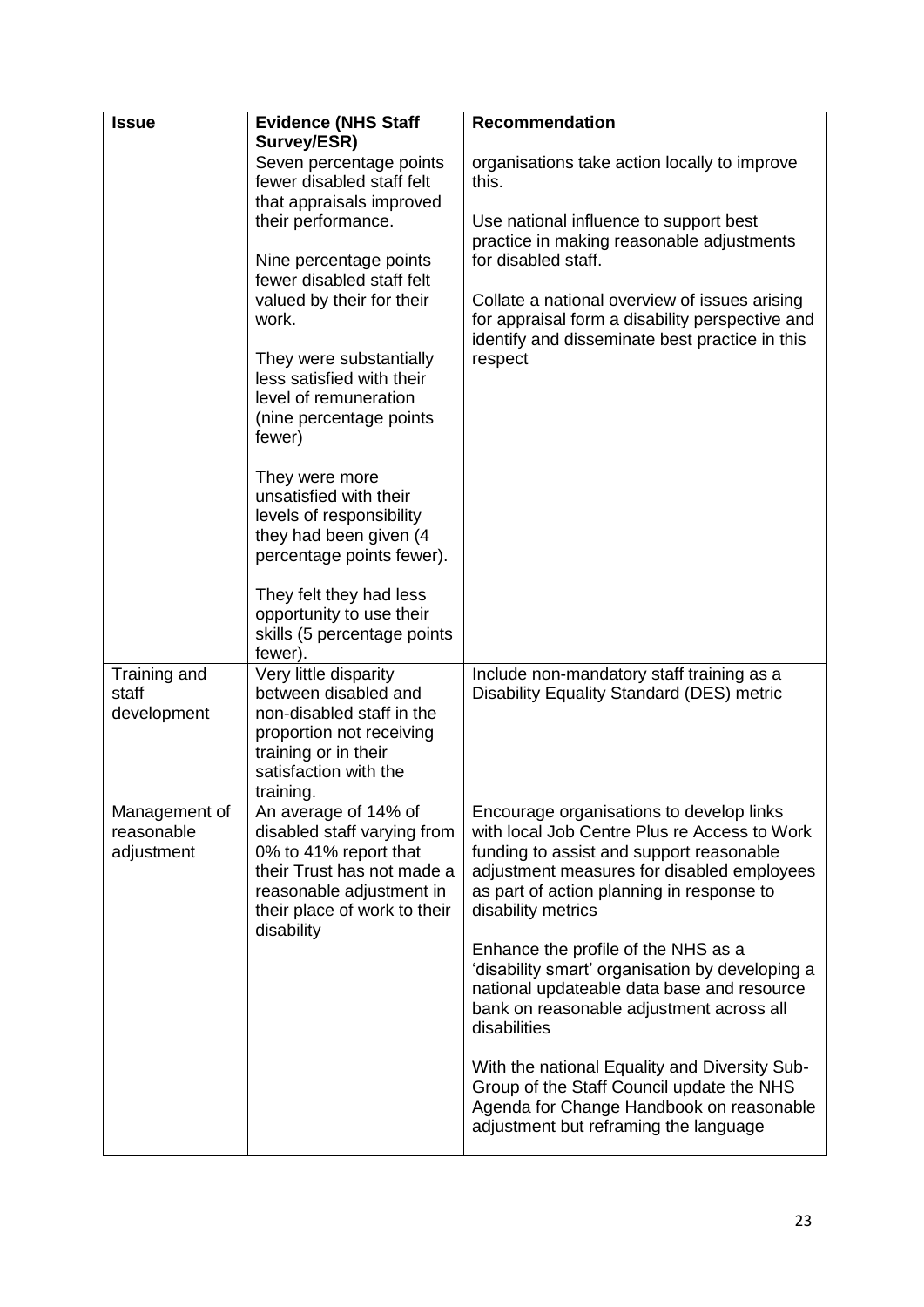| <b>Issue</b>                                                 | <b>Evidence (NHS Staff</b><br>Survey/ESR)                                                                | <b>Recommendation</b>                                                                                                                                                        |
|--------------------------------------------------------------|----------------------------------------------------------------------------------------------------------|------------------------------------------------------------------------------------------------------------------------------------------------------------------------------|
|                                                              |                                                                                                          | Access and synthesise external resources<br>such as Lloyds Bank 'disability smart'<br>approach,                                                                              |
| Does the 'Two<br>Ticks' symbol<br>make a<br>difference?      |                                                                                                          | Build in a robust monitoring and evaluation<br>procedure for the 'Two Ticks' system to<br>ensure systematic review and action planning<br>as part of the metrics.            |
| Experience of<br>disciplinary and<br>capability<br>processes |                                                                                                          | Develop a disability-sensitive values-based<br>approach to recruitment and retention<br>ensuring that disciplinary and capability<br>process are integrated.                 |
| Job satisfaction<br>and career<br>development                | Disabled staff felt less<br>recognised for their good<br>work undertaken (8<br>percentage points fewer). | Utilise NHS Standards to integrate disability<br>issues and mount a positive promotion anti-<br>stigma campaign on disability both within the<br>NHS and in the public arena |
|                                                              | They felt less supported<br>by their immediate<br>managers (5 percentage<br>points fewer).               | See above                                                                                                                                                                    |
|                                                              | Felt less supported by<br>their work colleagues (3<br>percentage points fewer).                          |                                                                                                                                                                              |

The recommendation concerning a 'disability absence policy' complements the guidance produced by the National Equality and Diversity Group in 2014, and a Disability Equality Standard could be useful as a tool for promoting this guidance again.

The E&HI Unit will work closely with the LWG to review the recommendations and proposed final standard, also referring to the DRUK survey for NHS Employers, and ensuring synergy with the mandating of the Equality Delivery System (EDS2)

# **5 Recommendations**

It is recommended that the EDC support the development of a Workforce Disability Equality Standard, to be mandated in the 2016-17 Standard NHS Contract, of which the work to employ more people with learning disabilities will be a significant and discreet element. This will be the next tranche of the Workforce Equality Standard

It is recommended that this work is led by and Leadership and Workforce Sub-Group of the EDC, and NHS England's Equality and Health Inequalities Unit, which will establish a task and finish group, pulling in external experts, including DRUK and the research report authors to develop and consult on this standard prior to its roll out across the NHS in England.

# **Middlesex and Bedfordshire Universities, Ruth Passman and Kate Milton**

**On behalf of the Leadership and Workforce Subgroup – July 2015**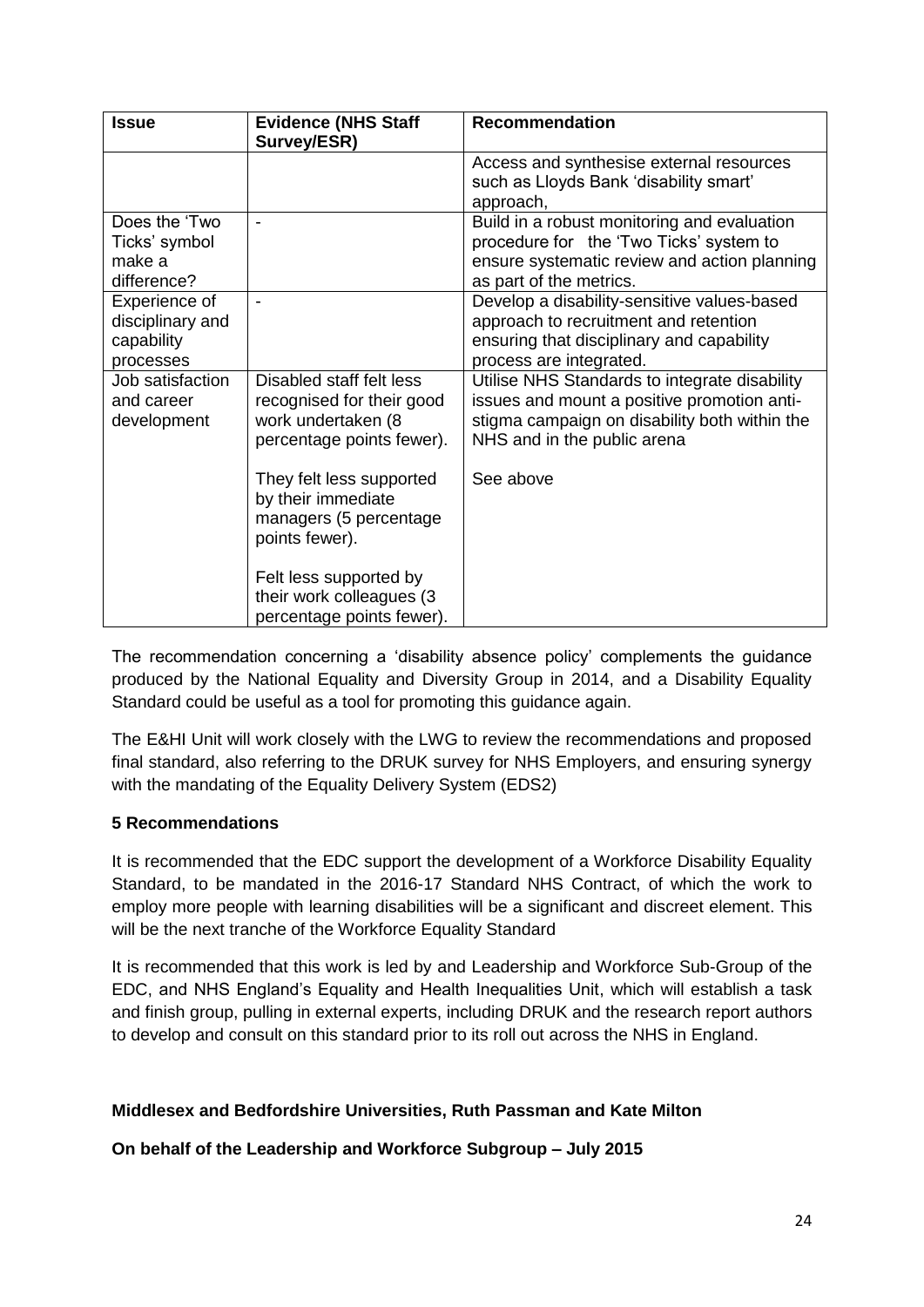| <b>ANNEX 1</b><br>WORKFORCE DISABILITY EQUALITY STANDARD REPORTING TEMPLATE                                                                                |              |      |  |  |  |
|------------------------------------------------------------------------------------------------------------------------------------------------------------|--------------|------|--|--|--|
| Name and title of organisation                                                                                                                             | <b>Month</b> | Year |  |  |  |
|                                                                                                                                                            |              |      |  |  |  |
| Name and Title of Board Lead for Equality, including WDES                                                                                                  |              |      |  |  |  |
|                                                                                                                                                            |              |      |  |  |  |
| Name and contact details of organisations and people who commission NHS Services in your area                                                              |              |      |  |  |  |
|                                                                                                                                                            |              |      |  |  |  |
| Names of commissioning organisation this report has been sent to                                                                                           |              |      |  |  |  |
|                                                                                                                                                            |              |      |  |  |  |
| Unique Url link on which this report can be found                                                                                                          |              |      |  |  |  |
|                                                                                                                                                            |              |      |  |  |  |
| This report has been signed off by on behalf of the Board on (date)                                                                                        |              |      |  |  |  |
|                                                                                                                                                            |              |      |  |  |  |
| 1 Background Narrative : issues of completeness /reliability                                                                                               |              |      |  |  |  |
|                                                                                                                                                            |              |      |  |  |  |
|                                                                                                                                                            |              |      |  |  |  |
|                                                                                                                                                            |              |      |  |  |  |
|                                                                                                                                                            |              |      |  |  |  |
| 2 Total numbers of staff employed within this organisation at date of report (headcount)                                                                   |              |      |  |  |  |
|                                                                                                                                                            |              |      |  |  |  |
| Total numbers of disabled staff employed within this organisation at date of report (headcount), and percentage of workforce that this equates to          |              |      |  |  |  |
|                                                                                                                                                            |              |      |  |  |  |
| <b>3 Self Reporting</b>                                                                                                                                    |              |      |  |  |  |
| a) The proportion of total staff who have declared disability                                                                                              |              |      |  |  |  |
|                                                                                                                                                            |              |      |  |  |  |
|                                                                                                                                                            |              |      |  |  |  |
| b) Have any steps been taken in the last reporting period to improve the level of staff declaring they have disability (please provide evidence). What was |              |      |  |  |  |
| the impact and would there be a benefit in sharing this with others                                                                                        |              |      |  |  |  |
|                                                                                                                                                            |              |      |  |  |  |
|                                                                                                                                                            |              |      |  |  |  |
| c) Have any steps been taken in the current reporting period to improve the level of self-reporting of disability                                          |              |      |  |  |  |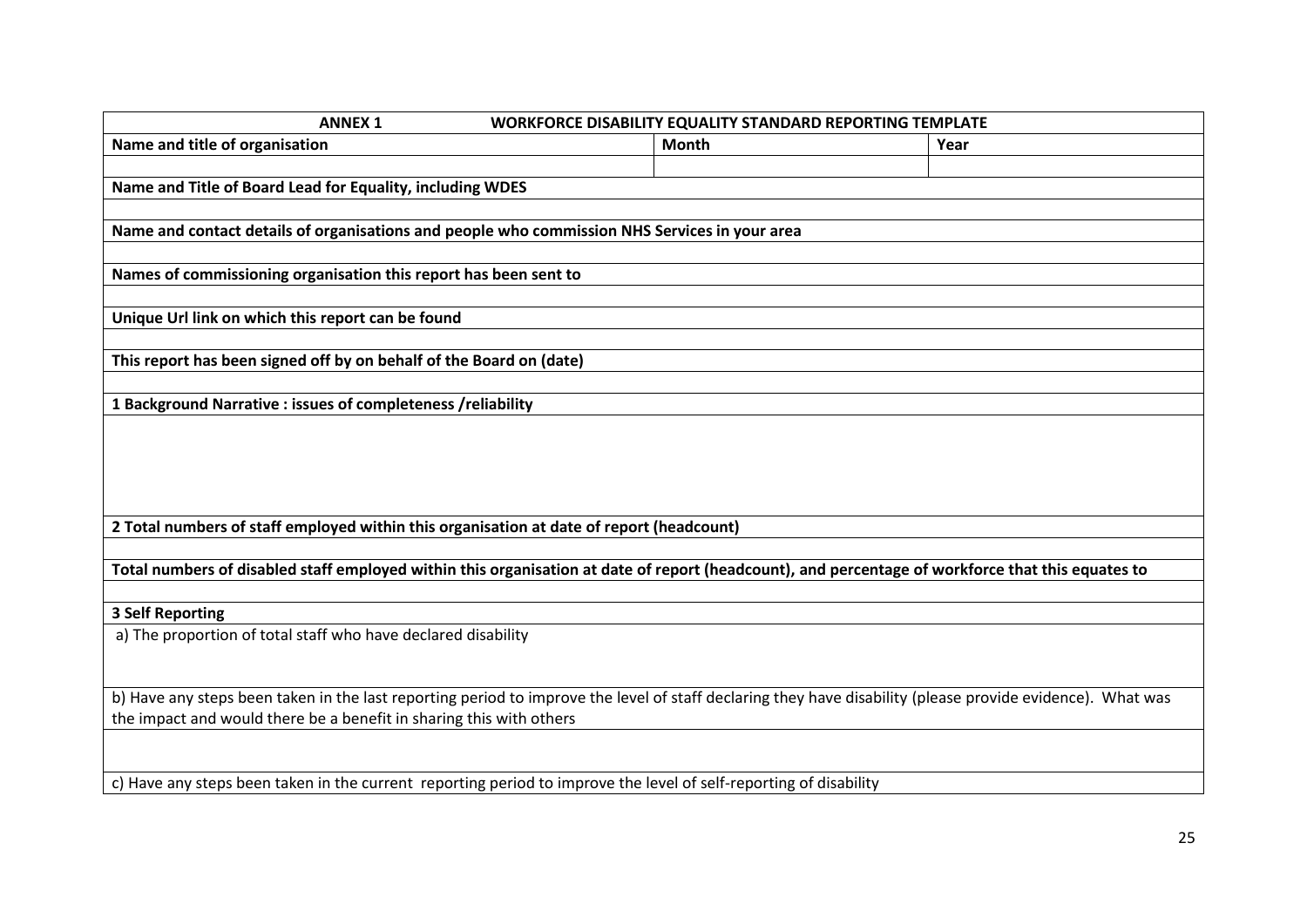| Comparator with numbers of staff on staff on staff survey who have declared a disability) |                 |                   |                             |                                   |  |
|-------------------------------------------------------------------------------------------|-----------------|-------------------|-----------------------------|-----------------------------------|--|
| 4 Workforce data: What period does the organisation's workforce data apply to?            |                 |                   |                             |                                   |  |
|                                                                                           |                 |                   |                             |                                   |  |
| <b>5 Workforce Disability Equality Indicators</b>                                         |                 |                   |                             |                                   |  |
| For each of these seven staff survey workforce                                            | Data for        | Data for previous | Narrative: the implications | Action taken and planned and what |  |
| indicators, the standard compares the metrics for                                         | reporting       | year              | of the data                 | was the impact of this, ie did it |  |
| disabled and non-disabled staff                                                           | year            |                   |                             | improve/makes things worse/make   |  |
|                                                                                           |                 |                   |                             | no difference (please provide     |  |
|                                                                                           |                 |                   |                             | evidence)                         |  |
| 1 Percentage of disabled staff in Bands 8-9, VSM                                          | Non-            | Non-disabled      |                             |                                   |  |
| (including executive board members and senior                                             | disabled        |                   |                             |                                   |  |
| medical staff) compared to the percentage of disabled                                     |                 |                   |                             |                                   |  |
| staff in the overall workforce (add a question                                            | <b>Disabled</b> | <b>Disabled</b>   |                             |                                   |  |
| percentage of staff bands 1-4, 5-7 and 8 and above)                                       |                 |                   |                             |                                   |  |
| separate one for medical staff.                                                           |                 |                   |                             |                                   |  |
| 2a Percentage of disabled staff in bands 5-7 compared                                     | Non-            | <b>Disabled</b>   |                             |                                   |  |
| to the percentage of disabled staff in the overall<br>workforce                           | disabled        |                   |                             |                                   |  |
|                                                                                           |                 |                   |                             |                                   |  |
| 2b Percentage of disabled staff in bands 1-4 compared                                     | $Non -$         | <b>Disabled</b>   |                             |                                   |  |
| to the percentage of disabled staff in the overall                                        | disabled        |                   |                             |                                   |  |
| workforce                                                                                 |                 |                   |                             |                                   |  |
| 3 Q20b: "In the last 12 months, how many times have                                       | Non-            | Non-disabled      |                             |                                   |  |
| you personally experienced harassment, bullying or                                        | disabled        |                   |                             |                                   |  |
| abuse from you manager/team leader or colleagues?"                                        | <b>Disabled</b> | <b>Disabled</b>   |                             |                                   |  |
|                                                                                           |                 |                   |                             |                                   |  |
| 4 Q15b. In the last 3 months, have you felt pressure                                      | Non-            | Non-disabled      |                             |                                   |  |
| from your manager to come to work despite not                                             | disabled        |                   |                             |                                   |  |
| feeling well enough to perform your duties?                                               | <b>Disabled</b> | <b>Disabled</b>   |                             |                                   |  |
|                                                                                           |                 |                   |                             |                                   |  |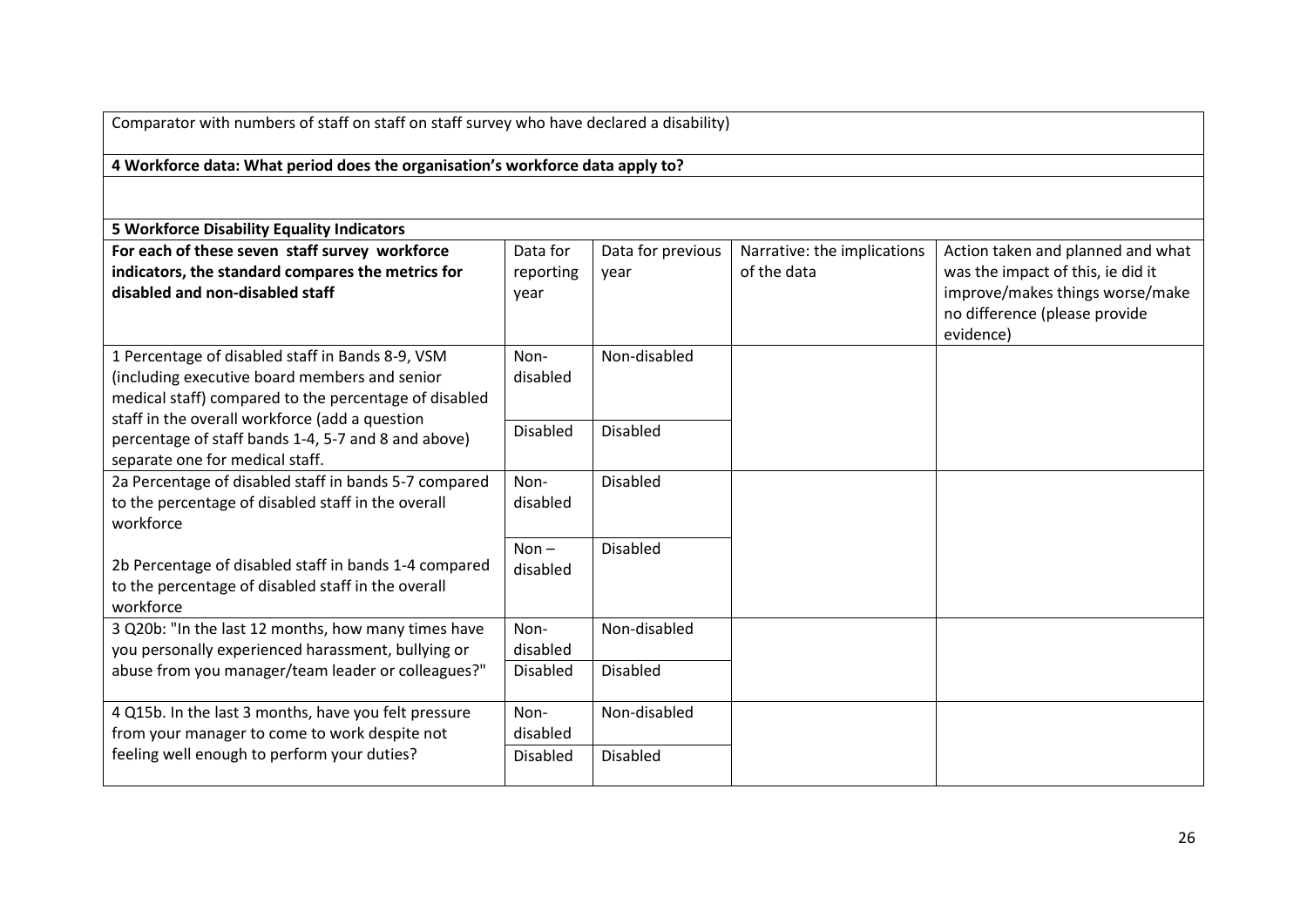| 5 Q22. Does your organisation act fairly with regard to<br>career progression regardless of ethnicity, gender,                                                                                                                                                                                     | Non-<br>disabled                   |                                    | Non-disabled |  |  |
|----------------------------------------------------------------------------------------------------------------------------------------------------------------------------------------------------------------------------------------------------------------------------------------------------|------------------------------------|------------------------------------|--------------|--|--|
| religion, sexual orientation, disability or age?                                                                                                                                                                                                                                                   | <b>Disabled</b>                    | <b>Disabled</b>                    |              |  |  |
| 6 Q8g: How satisfied are you with the extent to which<br>your organisation values your work?                                                                                                                                                                                                       | Non-<br>disabled                   |                                    | Non-disabled |  |  |
|                                                                                                                                                                                                                                                                                                    | <b>Disabled</b><br><b>Disabled</b> |                                    |              |  |  |
| 7 Q3e (Appraisal): Were any training, learning or<br>development needs identified?                                                                                                                                                                                                                 | Non-<br>disabled                   | Non-disabled                       |              |  |  |
|                                                                                                                                                                                                                                                                                                    |                                    | <b>Disabled</b><br><b>Disabled</b> |              |  |  |
| 8 Q3f (Appraisal): did your manager support you to<br>receive this learning and development?                                                                                                                                                                                                       | Non-<br>disabled                   |                                    | Non-disabled |  |  |
| 6 Reasonable Adjustment (current and previous reporting year)                                                                                                                                                                                                                                      |                                    |                                    |              |  |  |
| Q29b Reasonable adjustment: Has your employer                                                                                                                                                                                                                                                      | % yes                              | % No                               | % No         |  |  |
| made adequate adjustments to enable you to carry out                                                                                                                                                                                                                                               |                                    |                                    | adjustment   |  |  |
| your work? (For reporting year)                                                                                                                                                                                                                                                                    |                                    |                                    | needed       |  |  |
| Q29b Reasonable adjustment: Has your employer                                                                                                                                                                                                                                                      | % yes                              | % No                               | $%$ No       |  |  |
| made adequate adjustments to enable you to carry out                                                                                                                                                                                                                                               |                                    |                                    | adjustment   |  |  |
| your work? (For previous year)<br>7 Disability representation at board level                                                                                                                                                                                                                       |                                    |                                    | needed       |  |  |
|                                                                                                                                                                                                                                                                                                    |                                    |                                    |              |  |  |
| Does the board meet the requirement on Board                                                                                                                                                                                                                                                       |                                    |                                    |              |  |  |
| membership as in 7 below?                                                                                                                                                                                                                                                                          |                                    |                                    |              |  |  |
| 7 Boards are expected to be broadly representative of<br>the staff and population they serve                                                                                                                                                                                                       |                                    |                                    |              |  |  |
| 8 Are there any other factors or data which should be taken into consideration in assessing progress? Please bear in mind any information, action taken<br>and planned may be subject to scrutiny by the Co-ordinating Commissioner or by regulators when inspecting against the 'well led domain' |                                    |                                    |              |  |  |